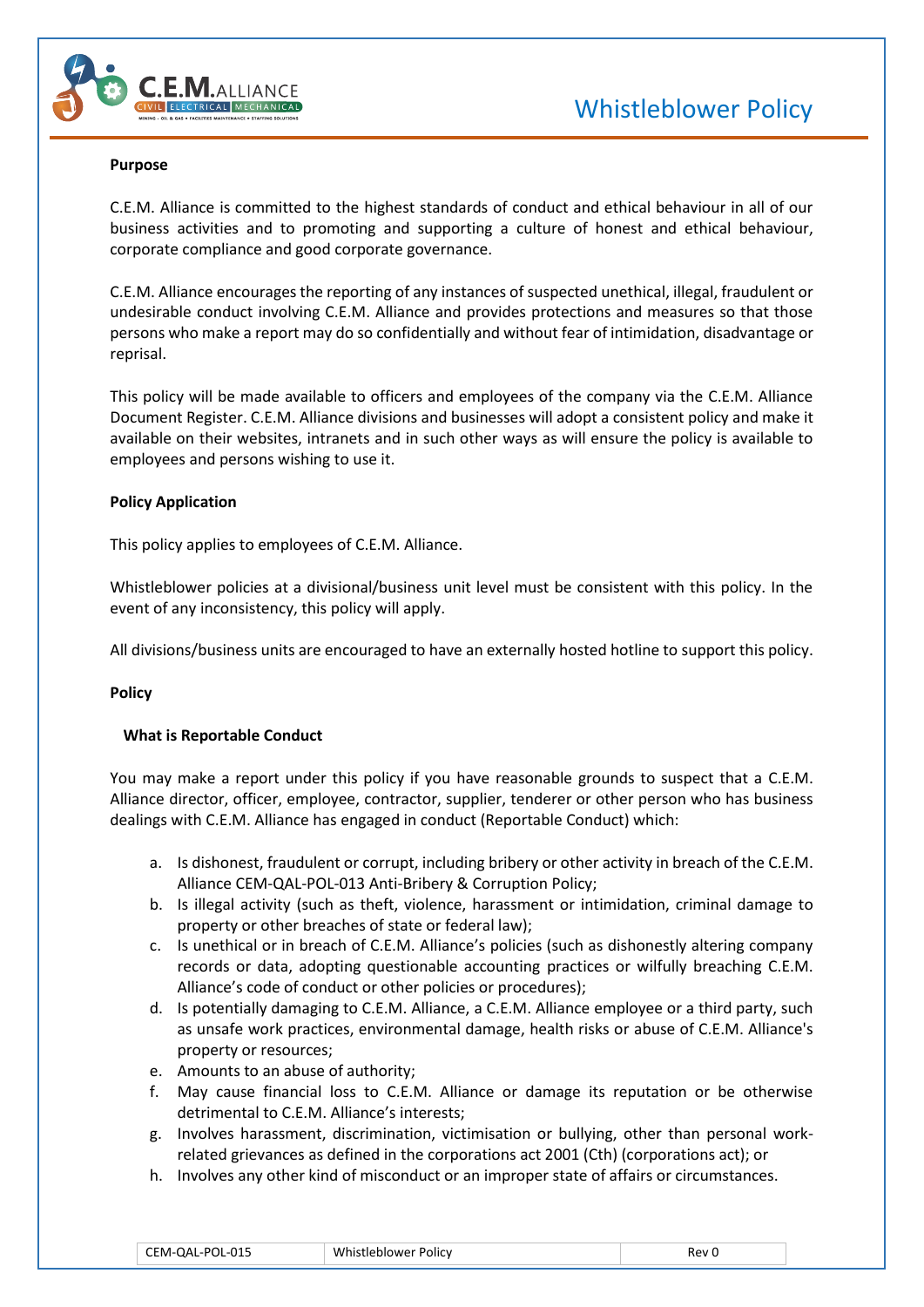

#### **Who Can I Make a Report to?**

C.E.M. Alliance has several channels for making a report if you become aware of any issue or behaviour which you consider to be Reportable Conduct.

### **C.E.M. Alliance Employees or Contractors**

For the purposes of this policy to ensure appropriate escalation and timely investigation, we request that reports are made to any one of our Protected Disclosure Officers, listed below:

Christina Matthews – Head Administrator

- Phone: 08 9725 7372
- Email: [admin@cemalliance.com.au](mailto:admin@cemalliance.com.au)

Reports may also be posted to c/- 15 McCombe Road Davenport WA 6230 (marked to the attention of one of the Protected Disclosure Officers).

While it is C.E.M. Alliance's preference that you raise reports with the Protected Disclosure Officers, it is important to note that under the Corporations Act, you may also raise the matter with an "officer" or "senior manager" of the company. These are defined in the Corporations Act as "a director, or a senior manager in the company who makes, or participates in making, decisions that affect the whole, or a substantial part, of the business of the company, or who has the capacity to affect significantly the company's financial standing."

## **Investigation of Reportable Conduct**

C.E.M. Alliance will investigate all matters reported under this policy as soon as practicable after the matter has been reported. A Protected Disclosure Officer may, with your consent, appoint a person to assist in the investigation of a report. Where appropriate, C.E.M. Alliance will provide feedback to you regarding the investigation's progress and/or outcome (subject to considerations of the privacy of those against whom allegations are made).

The investigation will be conducted in an objective and fair manner, and otherwise as is reasonable and appropriate having regard to the nature of the Reportable Conduct and the circumstances.

While the particular investigation process and enquiries adopted will be determined by the nature and substance of the report, in general, as soon as practicable upon receipt of the report, if the report is not anonymous, a Protected Disclosure Officer or investigator will contact you to discuss the investigation process including who may be contacted and such other matters as are relevant to the investigation.

Where a report is submitted anonymously, C.E.M. Alliance will conduct the investigation and its enquiries based on the information provided to it.

### **Protection of Whistleblowers**

C.E.M. Alliance is committed to ensuring confidentiality in respect of all matters raised under this policy, and that those who make a report are treated fairly and do not suffer detriment.

| CEM-QAL-POL-015 | Whistleblower Policy | Rev |
|-----------------|----------------------|-----|
|-----------------|----------------------|-----|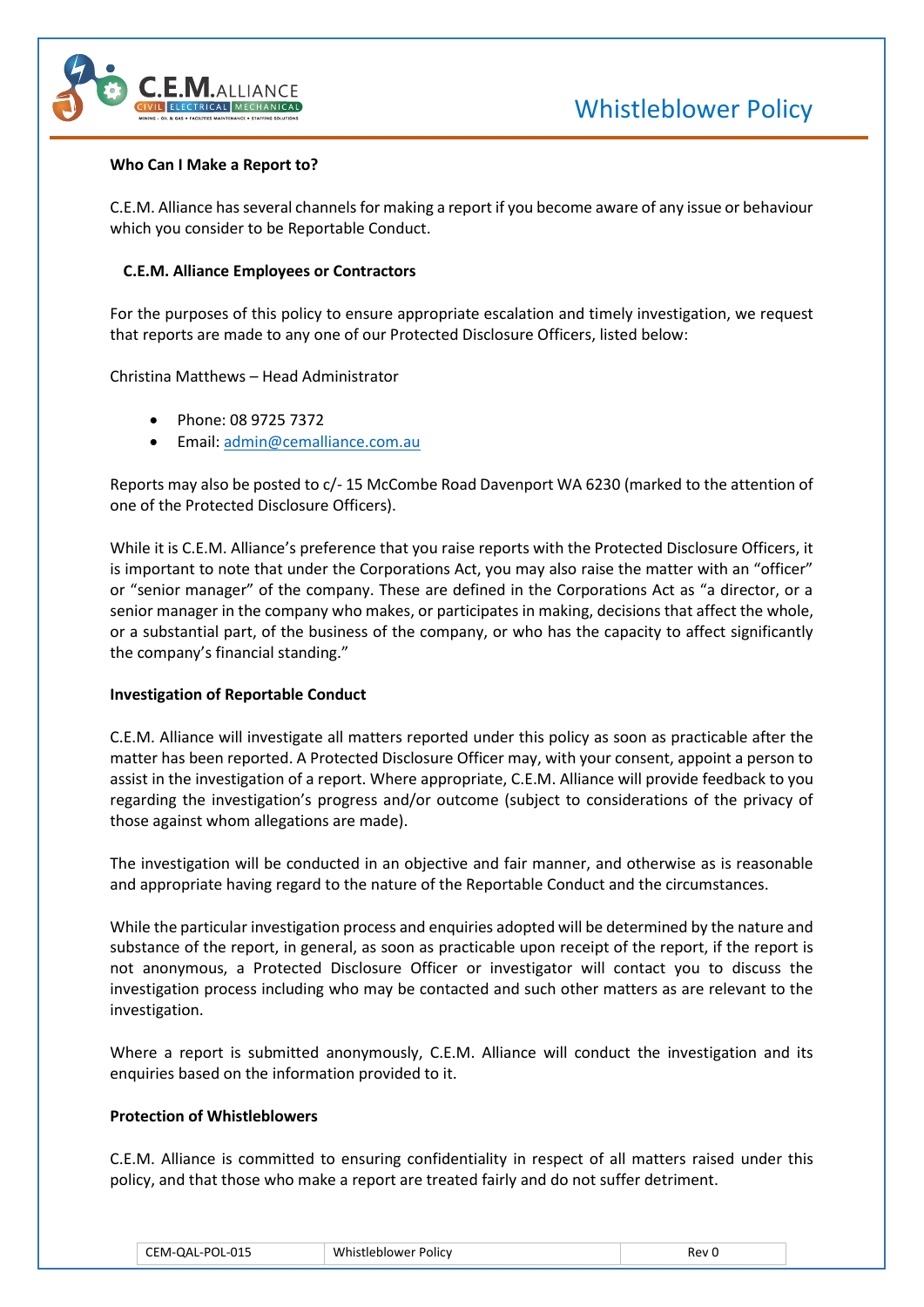



- a. Protection against detrimental conduct. Detrimental treatment includes dismissal, demotion, harassment, discrimination, disciplinary action, bias, threats or other unfavourable treatment connected with making a report. If you are subjected to detrimental treatment as a result of making a report under this policy you should:
- (i) Inform a protected disclosure officer, officer or senior manager within your relevant division/business unit immediately under the divisional whistleblower policy; or
- (ii) Raise it in accordance with paragraph 2 of this policy.
- b. Protection of your identity and confidentiality. Subject to compliance with legal requirements, upon receiving a report under this policy, C.E.M. Alliance will only share your identity as a whistleblower or information likely to reveal your identity if:
- (i) You Consent;
- (ii) The concern is reported to the Australian Securities and Investments Commission (ASIC), the Australian Prudential Regulation Authority (APRA), the Tax Commissioner or the Australian Federal Police (AFP); or
- (iii) The concern is raised with a lawyer for the purpose of obtaining legal advice or representation.

If C.E.M. Alliance needs to investigate a report, it may disclose information that could lead to your identification, but it will take reasonable steps to reduce this risk.

Any disclosures of your identity or information likely to reveal your identity will be made on a strictly confidential basis.

c. Protection of files and records

All files and records created from an investigation will be retained securely.

Unauthorised release of information to someone not involved in the investigation (other than senior managers or directors who need to know to take appropriate action, or for corporate governance purposes) without your consent as a whistleblower will be a breach of this policy.

Whistleblowers are assured that a release of information in breach of this policy will be regarded as a serious matter and will be dealt with under C.E.M. Alliance' disciplinary procedures.

The Corporations Act gives special protection to disclosures about breaches of that Act, provided certain conditions are met – refer to Annexure A for further details.

The Taxation Administration Act 1953 (Cth) (Taxation Administration Act) also gives special protection to disclosures about breaches of any Australian tax law, provided certain conditions are met – refer to Annexure B for further details.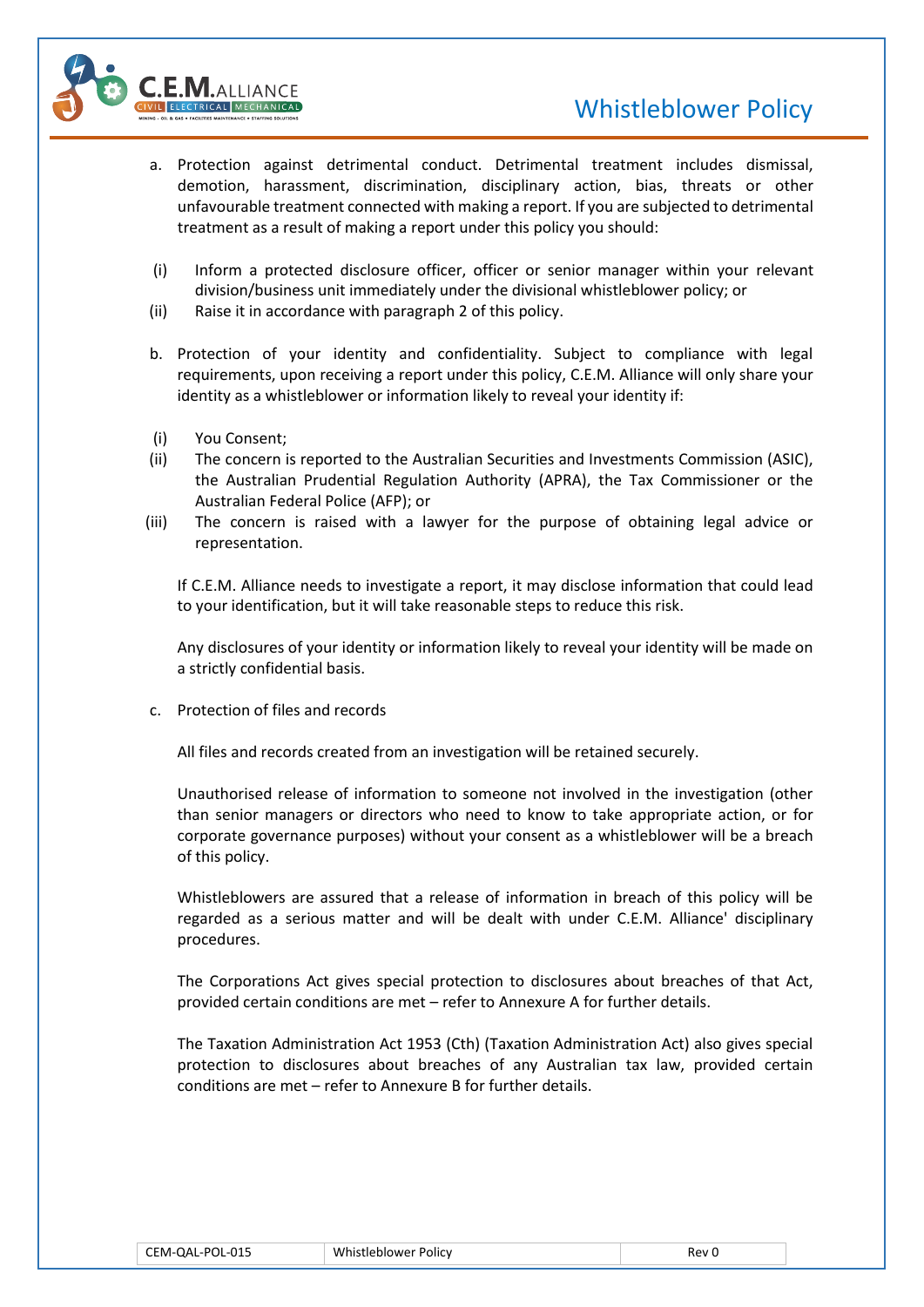



#### **Duties of Employees in Relation to Reportable Conduct**

It is expected that employees of C.E.M. Alliance who become aware of actual or suspect on reasonable grounds, potential cases of Reportable Conduct will make a report under this policy or under other applicable policies.

### **Group Reporting Procedures**

Divisions/business units and Protected Disclosure Officers (as appropriate) will report to the divisional/business unit boards on the number and type of whistleblower incident reports annually, to enable C.E.M. Alliance to address any issues at a divisional/business unit.

These reports will be made on a 'no names' basis, maintaining the confidentiality of matters raised under this policy.

The Audit and Risk Committee will receive copies of all divisional/business unit board whistleblower reports, and whistleblower reports from Protected Disclosure Officers (as appropriate). In addition, serious and/or material Reportable Conduct will be considered by the Protected Disclosure Officers for immediate referral to the Chairman of the Audit and Risk Committee.

### **Annexure A – Special Protections Under the Corporations Act**

The Corporations Act gives special protection to disclosures about any misconduct or improper state of affairs relating to C.E.M. Alliance if the following conditions are satisfied:

- a. The whistleblower is or has been:
- (i) An officer or employee of a C.E.M. Alliance company;
- (ii) An individual who supplies goods or services to a C.E.M. Alliance company or an employee of a person who supplies goods or services to a C.E.M. Alliance company;
- (iii) An individual who is an associate of a C.E.M. Alliance company; or
- (iv) A relative, dependent or dependent of the spouse of any individual referred to at (i) to (iii) above;
- b. The report is made to:
- (i) A Protected Disclosure Officer;
- (ii) An officer or senior manager of a C.E.M. Alliance company concerned;
- (iii) C.E.M. Alliance' external auditor (or a member of that audit team);
- (iv) An actuary of a C.E.M. Alliance company;
- (v) ASIC;
- (vi) APRA; or
- (vii) A legal practitioner for the purpose of obtaining legal advice or legal representation in relation to the operation of the whistleblower provisions in the Corporations Act;
- c. The whistleblower has reasonable grounds to suspect that the information being disclosed concerns misconduct, or an improper state of affairs or circumstances in relation to the C.E.M. Alliance. This may include a breach of legislation including the Corporations Act, an offence against the Commonwealth punishable by imprisonment for 12 months or more or conduct that represents a danger to the public or financial system.

| CEM-QAL-POL-015 | Whistleblower Policy | Rev I |
|-----------------|----------------------|-------|
|-----------------|----------------------|-------|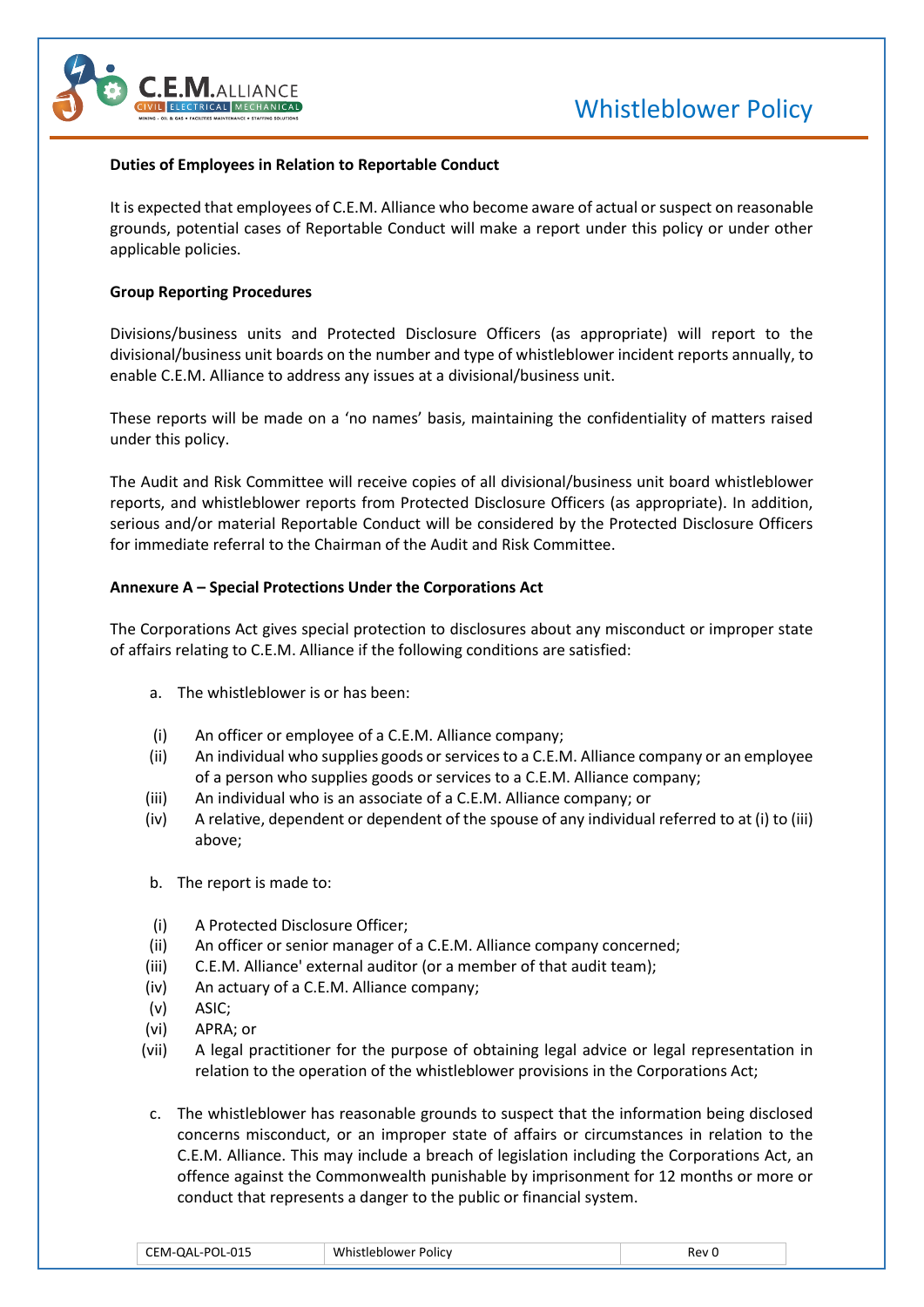# Whistleblower Policy



Examples of conduct which may amount to a breach of the Corporations Act include: insider trading, insolvent trading, breach of the continuous disclosure rules, failure to keep accurate financial records, falsification of accounts, failure of a director or other officer of the Group to act with the care and diligence that a reasonable person would exercise, or to act in good faith in the best interests of the corporation or failure of a director to give notice of any material personal interest in a matter relating to the affairs of the company.

- d. The protections given by the Corporations Act when these conditions are met are:
- (i) The whistleblower is immune from any civil, criminal or administrative legal action (including disciplinary action) for making the disclosure;
- (ii) No contractual or other remedies may be enforced, and no contractual or other right may be exercised, against the whistleblower for making the report;
- (iii) In some circumstances, the reported information is not admissible against the whistleblower in criminal proceedings or in proceedings for the imposition of a penalty;4
- (iv) Anyone who causes or threatens to cause detriment to a whistleblower or another person in the belief or suspicion that a report has been made, or may have been made, proposes to or could be made, may be guilty of an offence and may be liable for damages;
- (v) A whistleblower's identity cannot be disclosed to a court or tribunal except where considered necessary; and
- (vi) The person receiving the report commits an offence if they disclose the substance of the report or the whistleblower's identity, without the whistleblower's consent, to anyone except ASIC, APRA, the AFP or a lawyer for the purpose of obtaining legal advice or representation in relation to the report.

## **Confidentiality**

If a report is made, the identity of the discloser must be kept confidential unless one of the following exceptions applies:

- a. The discloser consents to the disclosure of their identity;
- b. Disclosure of details that might reveal the discloser's identity is reasonably necessary for the effective investigation of the matter;
- c. The concern is reported to ASIC, APRA, or the AFP; or
- d. The concern is raised with a lawyer for the purpose of obtaining legal advice or representation.

| CEM-QAL-POL-015 | Whistleblower Policy | ≀ev |
|-----------------|----------------------|-----|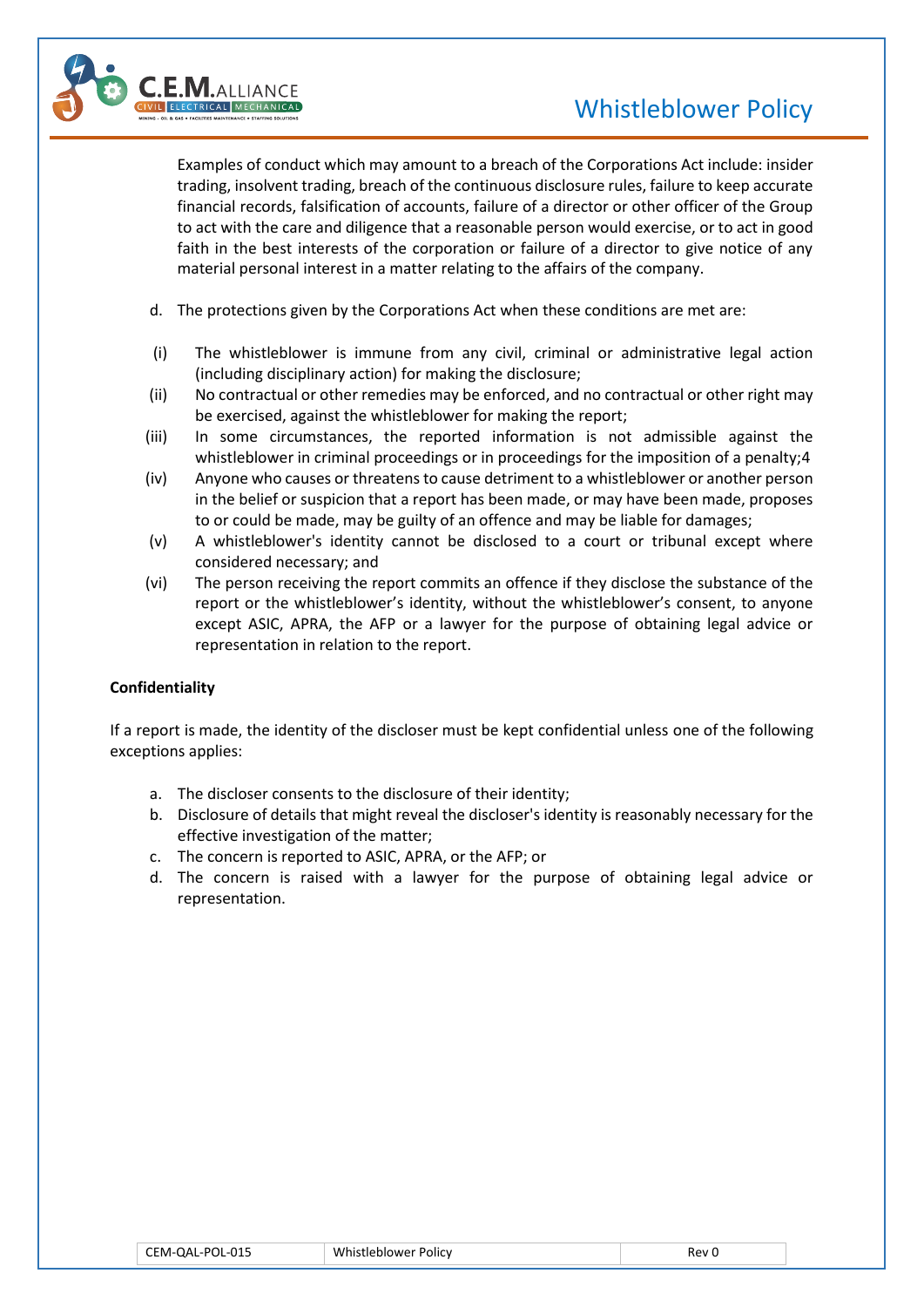

## **Annexure B – Special Protections Under the Taxation Administration Act**

The Taxation Administration Act gives special protection to disclosures about a breach of any Australian tax law by C.E.M. Alliance or misconduct in relation to C.E.M. Alliance's tax affairs if the following conditions are satisfied:

- a. The whistleblower is or has been:
- (i) An officer or employee of a C.E.M. Alliance company;
- (ii) An individual who supplies goods or services to a C.E.M. Alliance company or an employee of a person who supplies goods or services to a C.E.M. Alliance company;
- (iii) An individual who is an associate of a C.E.M. Alliance company;
- (iv) A spouse, child, dependent or dependent of the spouse of any individual referred to at (i) to (iii) above;
- b. The report is made to:
- (i) A Protected Disclosure Officer;
- (ii) A director, secretary or senior manager of a C.E.M. Alliance company concerned;
- (iii) Any C.E.M. Alliance company external auditor (or a member of that audit team);
- (iv) A registered tax agent or BAS agent who provides tax or BAS services to a C.E.M. Alliance company;
- (v) Any other employee or officer of C.E.M. Alliance who has functions or duties relating to tax affairs of the company (e.g. An internal accountant);
- (vi) The Commissioner of Taxation; or
- (vii) A legal practitioner for the purpose of obtaining legal advice or legal representation in relation to the operation of the whistleblower provisions in the Taxation Administration Act; and
- c. If the report is made to a C.E.M. Alliance recipient, the whistleblower:
- (i) Has reasonable grounds to suspect that the information indicates misconduct, or an improper state of affairs or circumstances, in relation to the tax affairs of a C.E.M. Alliance company or an associate of that company; and
- (ii) Considers that the information may assist the C.E.M. Alliance recipient to perform functions or duties in relation to the tax affairs of a C.E.M. Alliance company or an associate of the company; and
- d. If the report is made to the Commissioner of Taxation, the whistleblower considers that the information may assist the C.E.M. Alliance recipient to perform functions or duties in relation to the tax affairs of a C.E.M. Alliance company or an associate of the company.

The protections given by the Taxation Administration Act when these conditions are met are:

- a. The whistleblower is immune from any civil, criminal or administrative legal action (including disciplinary action) for making the disclosure;
- b. No contractual or other remedies may be enforced, and no contractual or other right may be exercised, against the whistleblower for making the report;
- c. Where the disclosure was made to the commissioner of taxation, the reported information is not admissible against the whistleblower in criminal proceedings or in proceedings for the